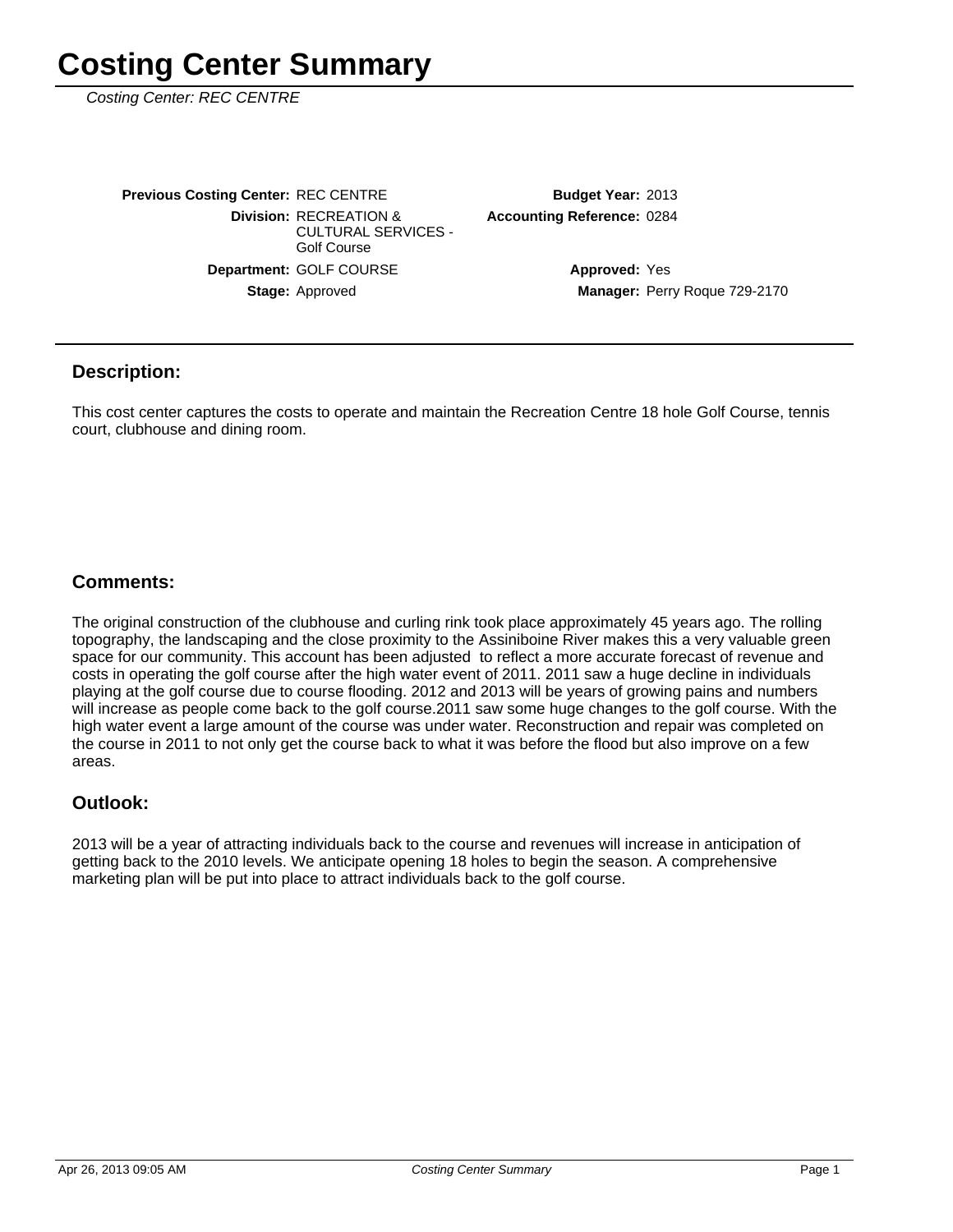Costing Center: REC CENTRE

### **Changes to Costing Center:**

| <b>GL Account</b>      | <b>GL Account Description</b> | <b>Changes</b>     | <b>Percent Change</b> | 2012<br>Approved<br><b>Stage</b> | 2013 Amount |
|------------------------|-------------------------------|--------------------|-----------------------|----------------------------------|-------------|
| <b>Revenues</b>        |                               |                    |                       |                                  |             |
| 42101                  | <b>GOLF MEMBERSHIPS</b>       | Increased          | 17.07 %               | 93,000                           | 108,875     |
| 42134                  | <b>CART STORAGE FEE</b>       | Unchanged          | 0.00%                 | 35,000                           | 35,000      |
| 42152                  | <b>EQUIPMENT RENTAL</b>       | Increased          | 37.50 %               | 122,400                          | 168,300     |
| 42195                  | <b>ROOM RENTALS</b>           | Increased          | 10.00 %               | 36,000                           | 39,600      |
| 42279                  | <b>INVENTORY SALES</b>        | Decreased          | 10.71 %               | 28,000                           | 25,000      |
| 42297                  | <b>GREEN FEES</b>             | Increased          | 1.01%                 | 237,600                          | 240,000     |
| 42298                  | <b>TRAIL FEES</b>             | Decreased          | 5.00 %                | 4,000                            | 3,800       |
| 42386                  | <b>TENNIS FEES</b>            | Decreased          | 44.44 %               | 9,000                            | 5,000       |
| <b>Total Revenues:</b> |                               |                    |                       | 565,000                          | 625,575     |
| <b>Expenditures</b>    |                               |                    |                       |                                  |             |
| 51083                  | <b>REGULAR SALARIES</b>       | Decreased          | 19.84 %               | 440,470                          | 353,071     |
| 51084                  | <b>OVERTIME SALARIES</b>      | Unchanged          | 0.00%                 | 4,000                            | 4,000       |
| 51090                  | SHIFT DIFFERENTIAL            | Unchanged          | 0.00%                 | 2,339                            | 2,339       |
| 51122                  | <b>BOOT ALLOWANCE</b>         | Decreased          | 57.14 %               | 350                              | 150         |
| 51186                  | STATUTORY PREMIUM             | Unchanged          | 0.00%                 | 1,000                            | 1,000       |
| 52015                  | <b>CONTRACTS</b>              | Increased          | 3.34%                 | 15,000                           | 15,502      |
| 52028                  | <b>FIRE INSURANCE</b>         | Increased          | 50.05 %               | 1,015                            | 1,523       |
| 52029                  | <b>LIABILITY INSURANCE</b>    | New this year      |                       | 0                                | 501         |
| 52032                  | <b>VEHICLE INSURANCE</b>      | Decreased          | 6.57 %                | 700                              | 654         |
| 52054                  | <b>MAINT OF EQUIP EXT</b>     | Unchanged          | 0.00%                 | 350                              | 350         |
| 52081                  | <b>EXTERNAL EQUIPMENT</b>     | Decreased          | 70.00 %               | 5,000                            | 1,500       |
| 52387                  | <b>BANK PROCESSING FEES</b>   | Increased          | 20.00 %               | 2,500                            | 3,000       |
| 53025                  | HEAT                          | Decreased          | 42.67 %               | 27,037                           | 15,500      |
| 53046                  | <b>POWER</b>                  | Increased          | 16.50 %               | 25,750                           | 30,000      |
| 53130                  | <b>TELEPHONE REGULAR</b>      | Decreased          | 25.00 %               | 4,000                            | 3,000       |
| 53150                  | <b>WATER</b>                  | Increased          | 69.70 %               | 2,475                            | 4,200       |
| 54099                  | PARTS AND MATERIALS           | Decreased          | 12.66 %               | 57,249                           | 50,000      |
| 54103                  | <b>GASOLINE #2</b>            | Decreased          | 89.49 %               | 9,516                            | 1,000       |
| 54104                  | <b>DIESEL</b>                 | Not used this year |                       | 6,699                            | 0           |
| 54107                  | <b>CHEMICALS</b>              | Decreased          | 28.57 %               | 14,000                           | 10,000      |
| 54128                  | GASOLINE (OPERATING)          | Decreased          | 16.67 %               | 6,000                            | 5,000       |
| 54129                  | DIESEL (OPERATING)            | New this year      |                       | 0                                | 5,600       |
| 54273                  | LANDSCAPING SUPPLIES          | Unchanged          | 0.00%                 | 3,500                            | 3,500       |
| 54274                  | <b>EQUIPMENT PARTS</b>        | Unchanged          | 0.00%                 | 12,000                           | 12,000      |
| 54397                  | <b>INVENTORY PURCHASES</b>    | Decreased          | 75.00 %               | 20,000                           | 5,000       |
| 58542                  | RECREATION CENTRE B/L         | New this year      |                       | 0                                | 100,000     |
| 59003                  | <b>ADVERTISING</b>            | Increased          | 5.88%                 | 8,500                            | 9,000       |
| 59014                  | <b>WORK ORDERS</b>            | New this year      |                       | 0                                | 500         |
| 59059                  | MEMBERSHIP                    | Increased          | 500.00 %              | 250                              | 1,500       |
| 59080                  | <b>INTERNAL EQUIPMENT</b>     | Increased          | 52.00 %               | 2,500                            | 3,800       |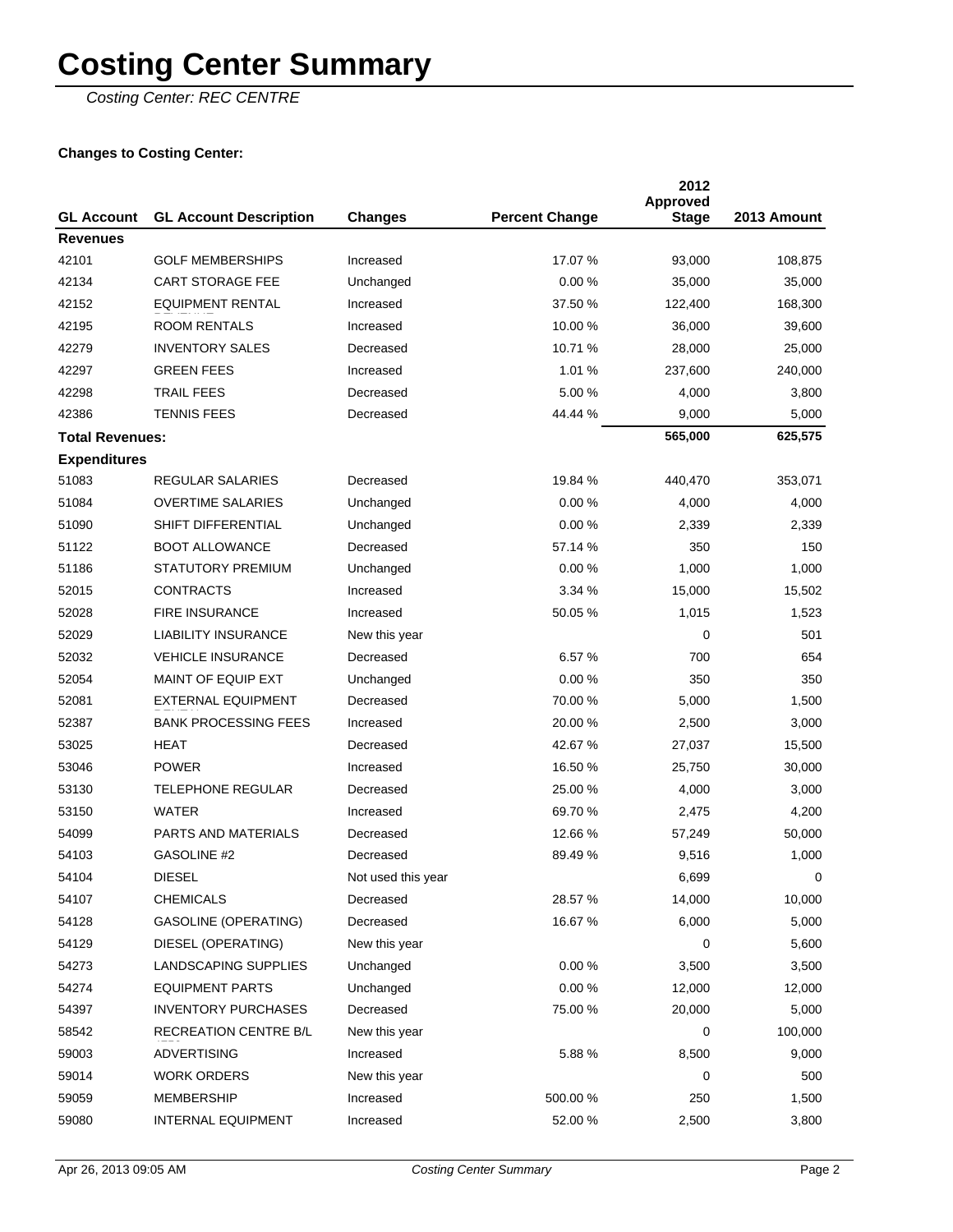Costing Center: REC CENTRE

|                            | <b>GL Account GL Account Description</b> | <b>Changes</b> | <b>Percent Change</b> | 2012<br>Approved<br><b>Stage</b> | 2013 Amount |
|----------------------------|------------------------------------------|----------------|-----------------------|----------------------------------|-------------|
| 59993                      | EQUIPMENT CAPITAL                        | Increased      | 97.41%                | 4.500                            | 8.883       |
| <b>Total Expenditures:</b> |                                          |                |                       | 676.700                          | 652.073     |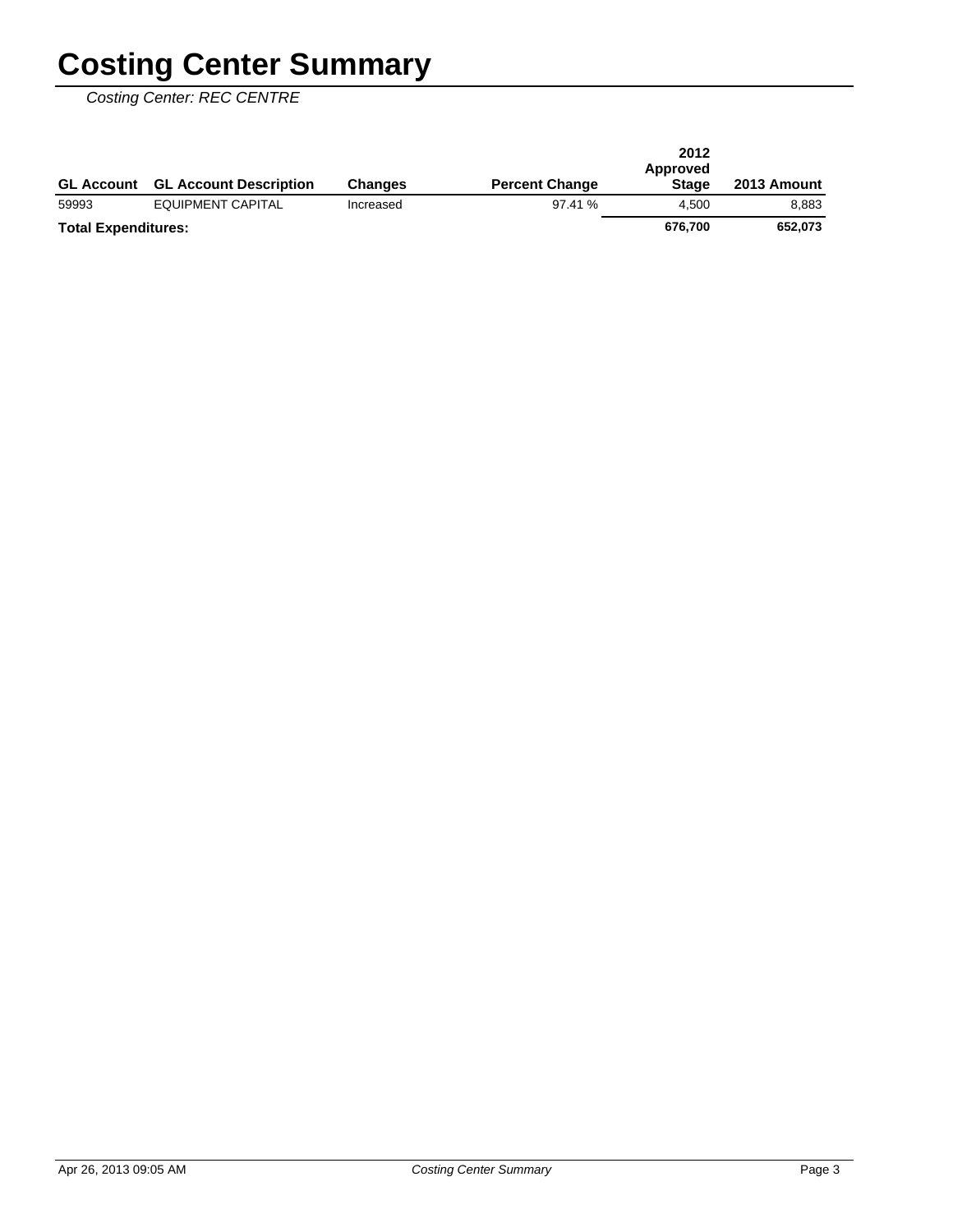Costing Center: REC CENTRE

|                          |                                    | 2011<br><b>Actuals</b> | 2012<br><b>Revised</b><br><b>Budget</b> | 2013<br><b>Current</b><br><b>Budget</b> | 2014<br>Forecast |
|--------------------------|------------------------------------|------------------------|-----------------------------------------|-----------------------------------------|------------------|
| <b>Revenues</b>          |                                    |                        |                                         |                                         |                  |
| Other Income             |                                    |                        |                                         |                                         |                  |
| 47994                    | <b>RECOVERIES OTHER</b>            | 545                    | 0                                       | 0                                       | 0                |
|                          | Other Income Total                 | 545                    | 0                                       | 0                                       | $\mathbf 0$      |
|                          | User Fees and Sales of Goods       |                        |                                         |                                         |                  |
| 42101                    | <b>GOLF MEMBERSHIPS</b>            | 3,048                  | 32,246                                  | 108,875                                 | 112,000          |
| 42134                    | <b>CART STORAGE FEE</b>            | 7,381                  | 19,790                                  | 35,000                                  | 35,000           |
| 42152                    | <b>EQUIPMENT RENTAL REVENUE</b>    | 17,698                 | 14,300                                  | 168,300                                 | 173,000          |
| 42195                    | <b>ROOM RENTALS</b>                | 27,190                 | 40,590                                  | 39,600                                  | 42,000           |
| 42268                    | <b>CURLING REVENUES</b>            | 0                      | 0                                       | 0                                       | 0                |
| 42279                    | <b>INVENTORY SALES</b>             | 4,130                  | 4,657                                   | 25,000                                  | 26,000           |
| 42297                    | <b>GREEN FEES</b>                  | 32,465                 | 48,058                                  | 240,000                                 | 240,000          |
| 42298                    | <b>TRAIL FEES</b>                  | 62                     | 469                                     | 3,800                                   | 5,000            |
| 42386                    | <b>TENNIS FEES</b>                 | 0                      | 5,033                                   | 5,000                                   | 10,000           |
|                          | User Fees and Sales of Goods Total | 91,973                 | 165,143                                 | 625,575                                 | 643,000          |
|                          |                                    | 92,518                 | 165,143                                 | 625,575                                 | 643,000          |
|                          |                                    |                        |                                         | 278.81%                                 | 2.79%            |
| <b>Expenditures</b>      |                                    |                        |                                         |                                         |                  |
| <b>Benefits</b>          |                                    |                        |                                         |                                         |                  |
| 51122                    | <b>BOOT ALLOWANCE</b>              | 75                     | 121                                     | 150                                     | 150              |
| <b>Benefits Total</b>    |                                    | 75                     | 121                                     | 150                                     | 150              |
| <b>Contract Services</b> |                                    |                        |                                         |                                         |                  |
| 52015                    | <b>CONTRACTS</b>                   | 18,970                 | 13,872                                  | 15,502                                  | 15,711           |
| 52028                    | <b>FIRE INSURANCE</b>              | 1,031                  | 1,082                                   | 1,523                                   | 1,469            |
| 52029                    | <b>LIABILITY INSURANCE</b>         | 446                    | 789                                     | 501                                     | 501              |
| 52032                    | <b>VEHICLE INSURANCE</b>           | 612                    | 654                                     | 654                                     | 800              |
| 52054                    | MAINT OF EQUIP EXT                 | 348                    | 0                                       | 350                                     | 350              |
| 52081                    | EXTERNAL EQUIPMENT RENTAL          | 0                      | 0                                       | 1,500                                   | 1,500            |
| 52195                    | <b>ROOM RENTALS</b>                | 0                      | $\mathbf 0$                             | 0                                       | 0                |
| 52387                    | <b>BANK PROCESSING FEES</b>        | 2,653                  | 2,500                                   | 3,000                                   | 3,000            |
| 52692                    | <b>FLOOD EXTERNAL EQUIPMENT</b>    | 223,620                | 0                                       | 0                                       | 0                |
|                          | <b>Contract Services Total</b>     | 247,680                | 18,897                                  | 23,030                                  | 23,331           |
|                          | <b>Equipment Purchases</b>         |                        |                                         |                                         |                  |
| 54410                    | <b>EQUIPMENT PURCHASES</b>         | 411                    | 0                                       | 0                                       | 0                |
|                          | <b>Equipment Purchases Total</b>   | 411                    | 0                                       | 0                                       | 0                |
|                          | Materials and Supplies             |                        |                                         |                                         |                  |
| 54099                    | PARTS AND MATERIALS                | 24,475                 | 53,249                                  | 50,000                                  | 52,000           |
| 54103                    | GASOLINE #2                        | 5,231                  | 0                                       | 1,000                                   | 1,000            |
| 54104                    | <b>DIESEL</b>                      | 1,850                  | 0                                       | 0                                       | 0                |
| 54107                    | <b>CHEMICALS</b>                   | 0                      | 4,185                                   | 10,000                                  | 12,000           |
| 54128                    | <b>GASOLINE (OPERATING)</b>        | 0                      | 2,806                                   | 5,000                                   | 7,000            |
| 54129                    | DIESEL (OPERATING)                 | 0                      | 6,841                                   | 5,600                                   | 8,000            |
| 54228                    | <b>PROPANE</b>                     | 0                      | 0                                       | 0                                       | 0                |
| 54273                    | LANDSCAPING SUPPLIES               | 0                      | 0                                       | 3,500                                   | 3,500            |
|                          |                                    |                        |                                         |                                         |                  |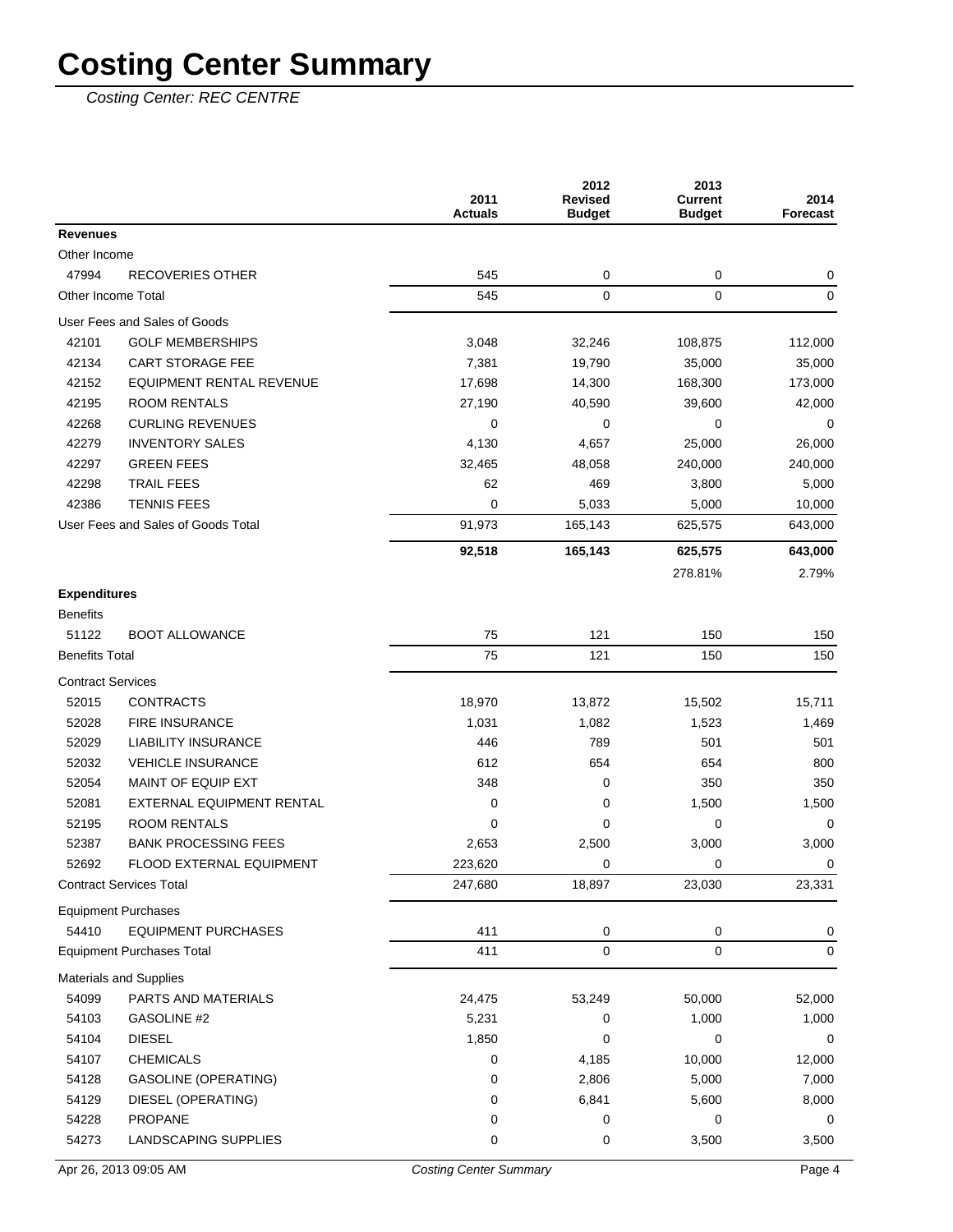Costing Center: REC CENTRE

|                        |                                    | 2011<br><b>Actuals</b> | 2012<br><b>Revised</b><br><b>Budget</b> | 2013<br><b>Current</b><br><b>Budget</b> | 2014<br><b>Forecast</b> |
|------------------------|------------------------------------|------------------------|-----------------------------------------|-----------------------------------------|-------------------------|
| 54274                  | <b>EQUIPMENT PARTS</b>             | 9,819                  | 12,000                                  | 12,000                                  | 13,000                  |
| 54323                  | <b>INSURANCE DEDUCTIBLE</b>        | 2,500                  | 0                                       | 0                                       | 0                       |
| 54397                  | <b>INVENTORY PURCHASES</b>         | 4,936                  | 3,851                                   | 5,000                                   | 5,000                   |
| 54693                  | <b>FLOOD PARTS &amp; MATERIALS</b> | 125,207                | 0                                       | 0                                       | 0                       |
| 54695                  | <b>FLOOD DIESEL</b>                | 2,926                  | 0                                       | 0                                       | 0                       |
| 54699                  | <b>FLOOD GASOLINE</b>              | 2,414                  | 0                                       | 0                                       | 0                       |
| 59298                  | <b>TRAIL FEES</b>                  | 0                      | $\mathbf 0$                             | 0                                       | 0                       |
|                        | Materials and Supplies Total       | 179,357                | 82,932                                  | 92,100                                  | 101,500                 |
| Other                  |                                    |                        |                                         |                                         |                         |
| 52231                  | <b>INSURANCE RECOVERIES</b>        | (75, 475)              | $\mathbf 0$                             | 0                                       | 0                       |
| 59003                  | <b>ADVERTISING</b>                 | 2,634                  | 4,500                                   | 9,000                                   | 9,000                   |
| 59014                  | <b>WORK ORDERS</b>                 | 30,468                 | 341                                     | 500                                     | 500                     |
| 59059                  | <b>MEMBERSHIP</b>                  | 245                    | 1,249                                   | 1,500                                   | 1,500                   |
| 59080                  | INTERNAL EQUIPMENT RENTAL          | 0                      | 3,458                                   | 3,800                                   | 3,800                   |
| 59207                  | <b>CASH OVER/SHORT</b>             | (391)                  | (224)                                   | 0                                       | 0                       |
| 59429                  | PROMOTIONS EXPENSE                 | 0                      | 50                                      | 0                                       | 0                       |
| 59691                  | FLOOD INTERNAL EQUIPMENT           | 68                     | 0                                       | 0                                       | 0                       |
| 59993                  | EQUIPMENT CAPITAL CONTRIBUTION     | $\mathbf 0$            | 7,758                                   | 8,883                                   | 9,988                   |
| <b>Other Total</b>     |                                    | (42, 450)              | 17,132                                  | 23,683                                  | 24,788                  |
|                        | Reserve Appropriation              |                        |                                         |                                         |                         |
| 58542                  | <b>RECREATION CENTRE B/L 4750</b>  | 275,000                | $\pmb{0}$                               | 100,000                                 | 250,000                 |
|                        | Reserve Appropriation Total        | 275,000                | $\mathbf 0$                             | 100,000                                 | 250,000                 |
|                        | Salaries and Wages                 |                        |                                         |                                         |                         |
| 51017                  | <b>TRAINING PAY</b>                | $\mathbf 0$            | $\mathbf 0$                             | 0                                       | 0                       |
| 51083                  | <b>REGULAR SALARIES</b>            | 268,377                | 278,950                                 | 353,071                                 | 372,301                 |
| 51084                  | <b>OVERTIME SALARIES</b>           | 14,907                 | 4,937                                   | 4,000                                   | 5,000                   |
| 51090                  | SHIFT DIFFERENTIAL                 | 980                    | 1,291                                   | 2,339                                   | 2,456                   |
| 51186                  | <b>STATUTORY PREMIUM</b>           | $\mathbf 0$            | 0                                       | 1,000                                   | 1,100                   |
| 51231                  | <b>INTERNAL SALARIES</b>           | $\mathbf 0$            | 14,775                                  | 0                                       | 0                       |
| 51697                  | FLOOD REGULAR SALARIES             | 1,912                  | 0                                       | 0                                       | 0                       |
| 51698                  | <b>FLOOD OVERTIME</b>              | 52,116                 | 0                                       | 0                                       | 0                       |
|                        | Salaries and Wages Total           | 338,292                | 299,953                                 | 360,410                                 | 380,857                 |
| <b>Utilities</b>       |                                    |                        |                                         |                                         |                         |
| 53025                  | <b>HEAT</b>                        | 16,660                 | 13,500                                  | 15,500                                  | 15,500                  |
| 53046                  | <b>POWER</b>                       | 21,788                 | 25,750                                  | 30,000                                  | 30,000                  |
| 53130                  | <b>TELEPHONE REGULAR</b>           | 3,643                  | 2,350                                   | 3,000                                   | 3,000                   |
| 53131                  | TELEPHONE LONG DISTANCE            | 54                     | 1                                       | 0                                       | 0                       |
| 53150                  | <b>WATER</b>                       | 5,103                  | 4,200                                   | 4,200                                   | 4,200                   |
| <b>Utilities Total</b> |                                    | 47,249                 | 45,801                                  | 52,700                                  | 52,700                  |
|                        |                                    | 1,045,614              | 464,836                                 | 652,073                                 | 833,326                 |
|                        |                                    |                        |                                         | 40.28%                                  | 27.80%                  |
| <b>Net Total</b>       |                                    | (953,096)              | (299, 693)                              | (26, 498)                               | (190, 326)              |